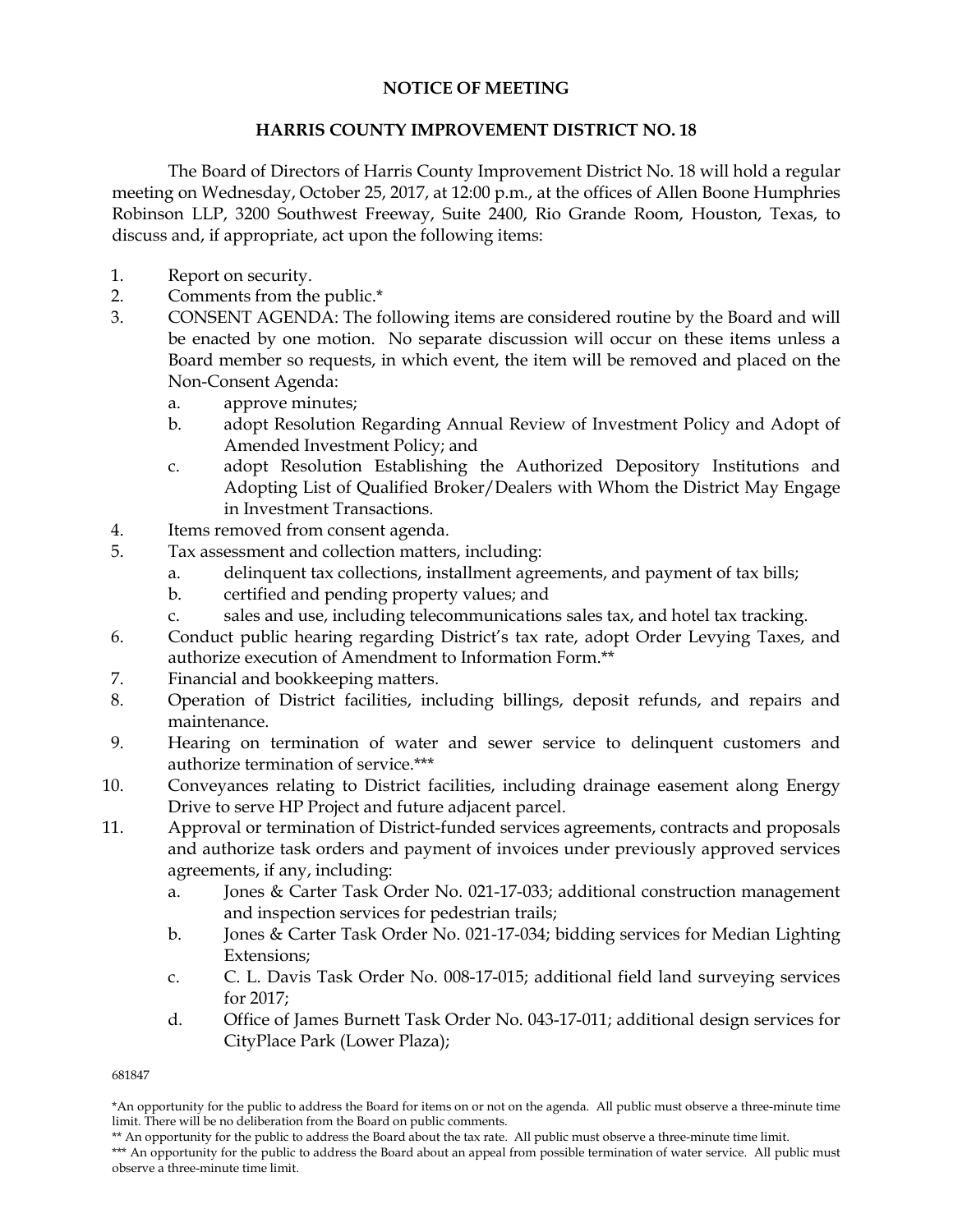- e. Tolunay-Wong Engineers Task Order No. 046-17-017; additional construction materials testing services for CityPlace Roadways – Phase I;
- f. Tolunay-Wong Engineers Task Order No. 046-17-018; additional construction materials testing services for Pedestrian Trails; and
- g. Tolunay-Wong Engineers Task Order No. 046-17-019; additional construction materials testing services for Storm Water Maintenance Construction.
- 12. Report on development.
- 13. Approval or termination of Developer-funded services agreements, contracts and proposals and authorize task orders and payment of invoices under previously approved services agreements, if any, including:
	- a. Halff Associates Task Order No. 064-17-012; design services for CityPlace Roadways – Phase II; and
	- b. Tolunay-Wong Engineers Task Order No. 046-17-020; additional construction materials testing services for East Mossy Oaks Road - Phase IV.
- 14. Engineering matters, including:
	- a. approve plans and specifications and authorize advertisement for bids or solicitation of proposals, if any;
		- i. CityPlace Landscape Improvements Phase II;
		- ii. Median Lighting Extensions;
	- b. review bids, award contracts, and approve letter financing agreements if any;
	- c. approve pay estimates, change orders, quantity adjustments and final acceptance, and direct engineer to notify insurance company of acceptance, as appropriate, if any;
		- i. CityPlace Roadways Phase I (Jones & Carter/James Construction Group);
			- 1. Pay Estimate No. 6;
			- 2. Quantity Contract Adjustment No. 5 (Match Field Quantities);
		- ii. Spring Stuebner RRC I Spring Stuebner Road & Holzwarth Road Public Landscape Improvements (Jones & Carter/Texas Wall & Landscape);
			- 1. Pay Estimate No. 6;
		- iii. East Mossy Oaks Road Phase IV (Jones & Carter/Triple B);
			- 1. Pay Estimate No. 5;
		- iv. Springwoods Village Parkway Median Enhancements Phase II (Jones & Carter/Earth First Landscape);
			- 1. Pay Estimate No. 3;
		- v. Spring Grove Park Enhancements (Jones & Carter/ECB Development);
			- 1. Pay Estimate No. 3;
			- 2. Change Order No. 1 (Sidewalk Header);
		- vi. CityPlace Park Enhancement (Jones & Carter/MoBill Contractors); 1. Pay Estimate No. 2;
		- vii. Nature Preserve Playground (Jones & Carter/Brightview Landscape);
			- 1. Pay Estimate No. 3;
		- viii. Pedestrian Trails with the Nature Preserve (Jones & Carter/Brightview Landscape);
			- 1. Pay Estimate No. 2;